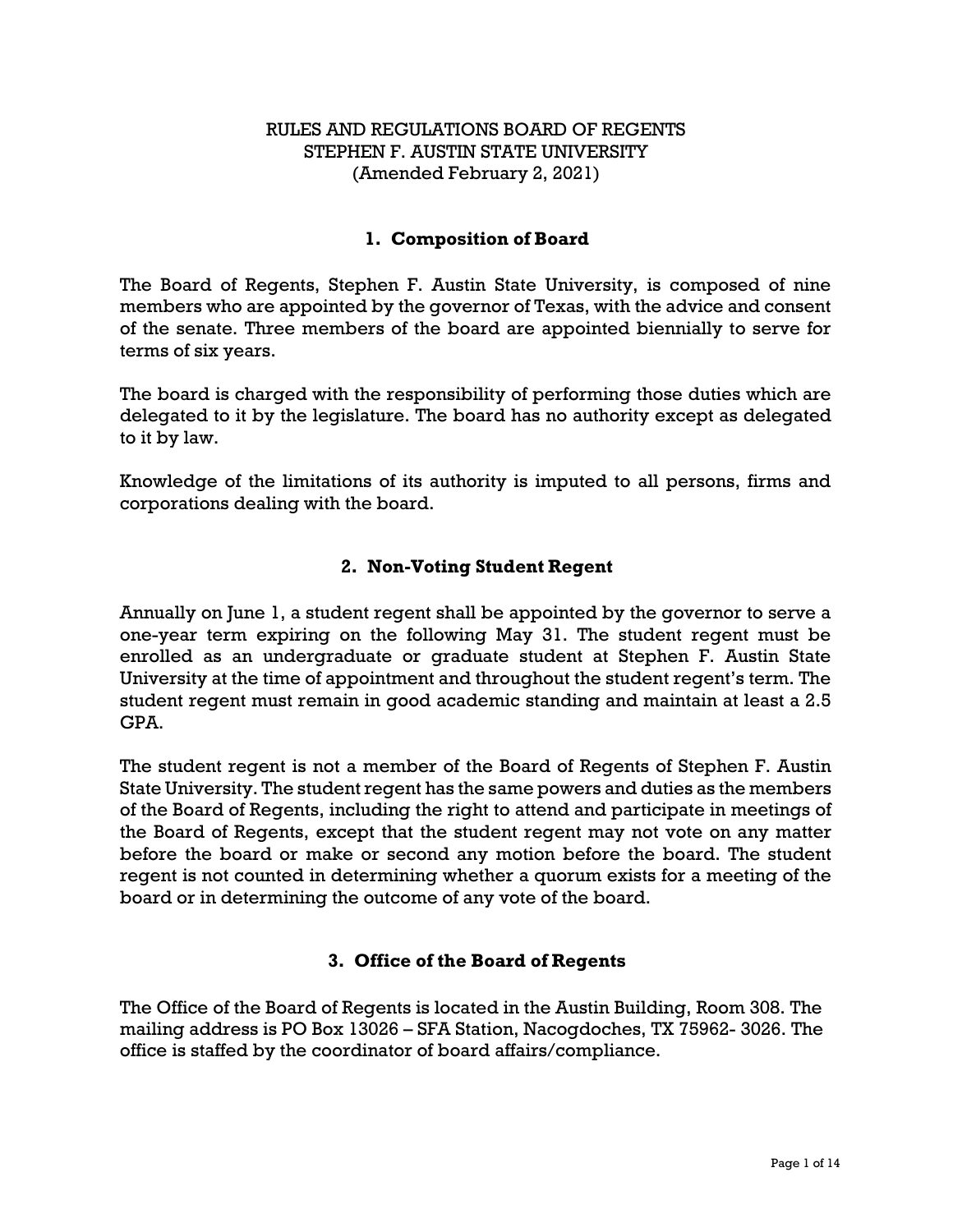# **4. Setting of Meetings**

The Board of Regents shall convene annually in Nacogdoches, Texas, in the month of April, which meeting shall be known as the annual meeting.

All meetings of the board shall conform to the Texas Open Meetings Act, Chapter 551 of the Texas Government Code. Regular meetings of the board shall be held quarterly at such time and place as a majority of the board shall determine. The board shall set regular quarterly meeting dates one year in advance, usually in January, April, July and October, which may be changed by consensus of the board due to unanticipated needs. Special meetings of the board may be called by the chair, or by a majority of the members of the board. Telephone conference meetings may be called when circumstances dictate that immediate action is required and it is difficult or impossible to convene a quorum in a single location. Telephone conference meetings shall be restricted to special meetings of theboard.

All meetings of the Board of Regents shall be open to the public and broadcast over the internet as required by state law. Such broadcasts shall be recorded and archived in accordance with state law. Executive sessions of the board may be held with the consent of a majority of those members present and as authorized by law.

A majority of the members of the board or committee membership shall constitute a quorum. Ex-officio members shall be counted for purposes of determining a quorum. Proxies shall not be recognized. No formal action shall be taken by the board or committee of the board in the absence of a quorum.

## **5. Designation of Officers**

The officers of the board shall include a chair, a vice chair, a secretary, and such other officers as may from time to time be elected or appointed.

### **6. Election of Chair and Authorization of Duties**

At the January meeting of the board, and as the last order of business, there shall be elected from the membership of the board a chair, who shall take office at the start of business during the official, formal meeting of the full board in April and shall serve through the beginning of business at the formal meeting of the full board in April of the following year. In the event the chair's term of office as regent expires prior to the conclusion of his/her service as chair, the chair-elect shall immediately take office upon such expiration and serve for the remainder of the previous chair's term and his/her elected term; however if the chair is reappointed to a new term as regent, he/she shall complete the elected term of office. If a chair-elect has not been named, the vice-chair shall serve as chair of the board until the beginning of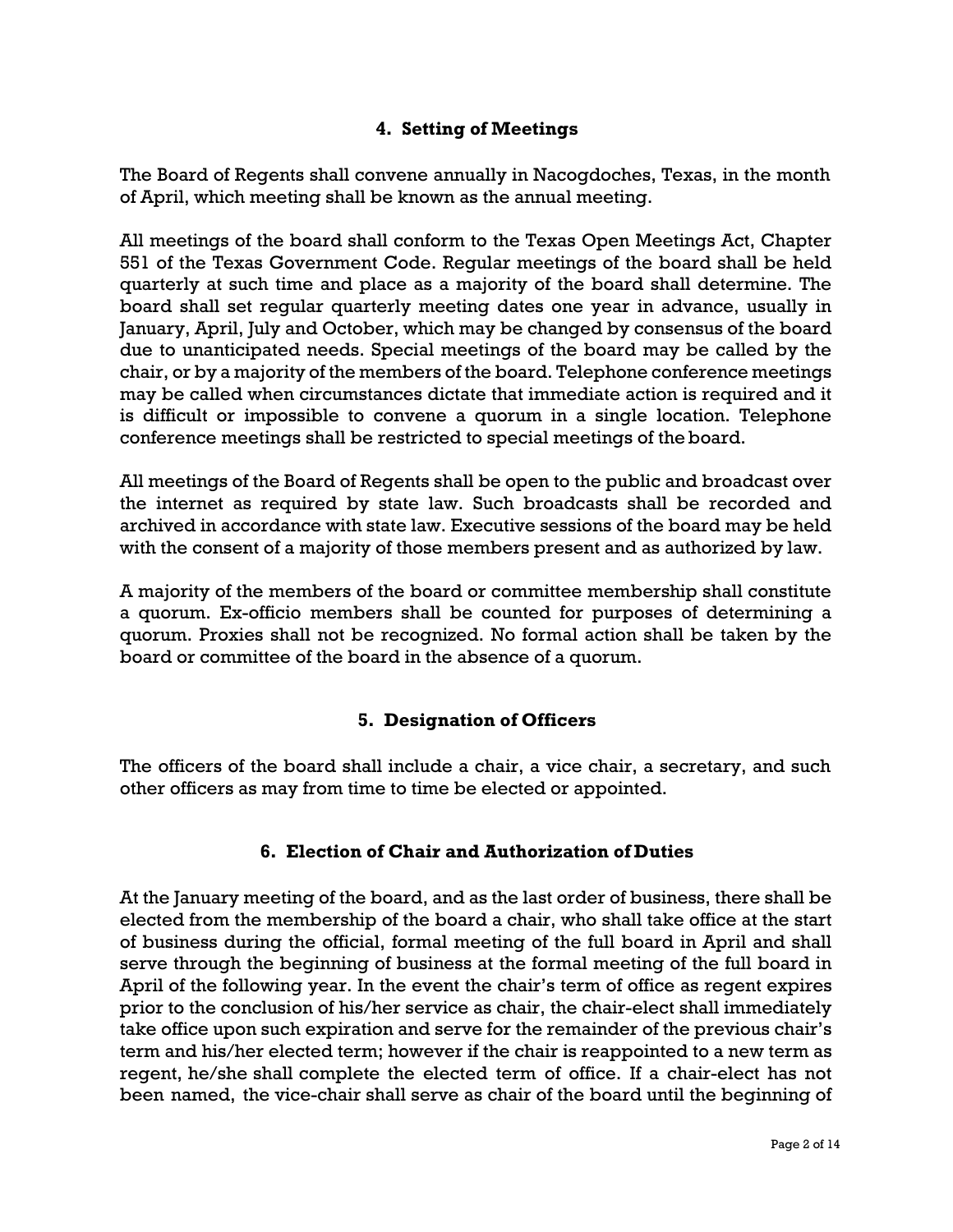business at the formal meeting of the full board at the next April meeting.

No member shall serve more than two consecutive elected terms as chair unless the members shall re-elect such member for each term after the two consecutive terms by a vote of at least six (6) members.

In the event of a chair's death or resignation, the vice chair shall serve as chair of the board until the beginning of business at the formal meeting of the full board at the next April meeting.

The chair of the board shall preside at all meetings of the board which he/she attends.

He/she is responsible for the agendas of the meetings of the board. He/she has the authority to call special meetings of the board, as herein provided. He/she is an ex officio member of all committees of the board and shall be in addition to the membership prescribed in Section 9 of these Rules. He/she shall deliver to each new board member immediately upon such person's appointment by the governor a copy of the regents' *Rules and Regulations* and a copy of the organization of principal administrative offices of the university. He/she shall ensure the members of the Board are apprised of their duties and responsibilities under law, including but not limited to Texas Education Code Section 51.352.

Parliamentary procedure in board meetings will generally conform to *Roberts' Rules of Order, Newly Revised*, when not in conflict with board rules.

The chair shall, in the name of the board, formally execute all contracts and documents authorized by resolutions of the board unless otherwise authorized to be signed by the president, and perform such other duties as are generally imposed on a chair of the board.

## **7. Election of Vice Chair and Authorization of Duties**

A vice chair shall be elected from the membership of the board immediately following the election of a chair at the January meeting and shall take office at the start of business during the official, formal meeting of the full board in April and shall serve through the beginning of business at the formal meeting of the full board in April of the following year. In the event the vice chair's term of office as regent expires prior to the conclusion of his/her service as vice chair, the vice chair-elect shall immediately take office upon such expiration and serve for the remainder of the previous vice chair's term and his/her elected term; however if the vice chair is reappointed to a new term as regent, he/she shall complete the elected term of office. If a vice chair-elect has not been named, the secretary shall serve as vice chair, as well as secretary, until the beginning of business at the formal meeting of the full board at the next April meeting.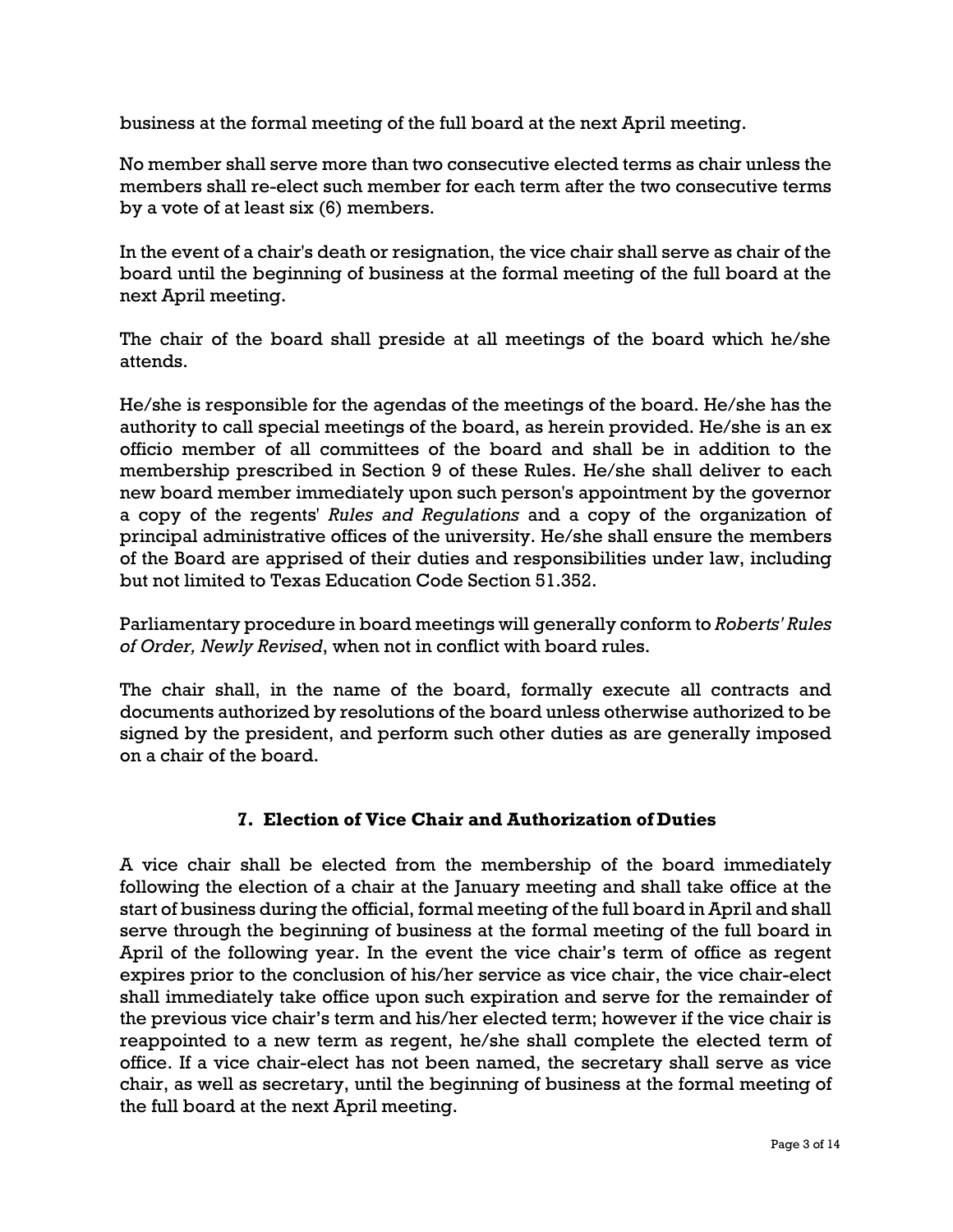No member shall serve more than two consecutive elected terms as vice chair unless the members shall re-elect such member for each term after the two consecutive terms by a vote of at least six (6) members.

The vice chair shall preside over meetings of the board in the absence of the chair, and shall succeed to the rights and powers of the chair in the event he/she is absent from the state or is unable to act because of disqualification, or because of physical disability as determined by the board. The vice chair shall perform such other duties as may be delegated to him/her by the board.

In the event of the death, resignation, or assumption of chair duties by the vice chair, the secretary shall serve as vice chair, as well as secretary, until the beginning of business at the formal meeting of the full board at the next April meeting.

## **8. Election of Secretary and Authorization of Duties**

The board shall select a secretary from the membership of the board, immediately following election of a vice chair at the January meeting, who shall take office at the start of business during the official, formal meeting of the full board in April and who shall serve through the beginning of business at the formal meeting of the full board in April of the following year. In the event the secretary's term of office as regent expires prior to the conclusion of his/her service as secretary, the secretary-elect shall immediately take office upon such expiration and serve for the remainder of the previous secretary's term and his/her elected term; however if the secretary is reappointed to a new term as regent, he/she shall complete the elected term of office. If a secretary-elect has not been named, the vice chair shall serve as vice chair, as well as secretary, until the beginning of business at the formal meeting of the full board at the next April meeting. The secretary shall ensure that preparation for all meetings of the board, including such notices as required by law are made. The secretary or other officers shall attend all open meetings of the board and ensure that accurate records of all open meetings are kept. He/she shall ensure that all parties affected by the actions of the board are notified. He/she shall provide oversight to the coordinator of board affairs/compliance who shall be responsible for all records of the board and all documentary files thereof. He/she shall ensure that the coordinator of board affairs/compliance keep the official copy of the regents' *Rules and Regulations*. Said copy shall contain all current rules and regulations as set by the Board of Regents. Any changes or additions thereto shall be entered in the official copy and such changes and additions shall be furnished to members of the board and officers of the university as designated by the president. The coordinator of board affairs/compliance shall assist the secretary in performing the duties of his/her office.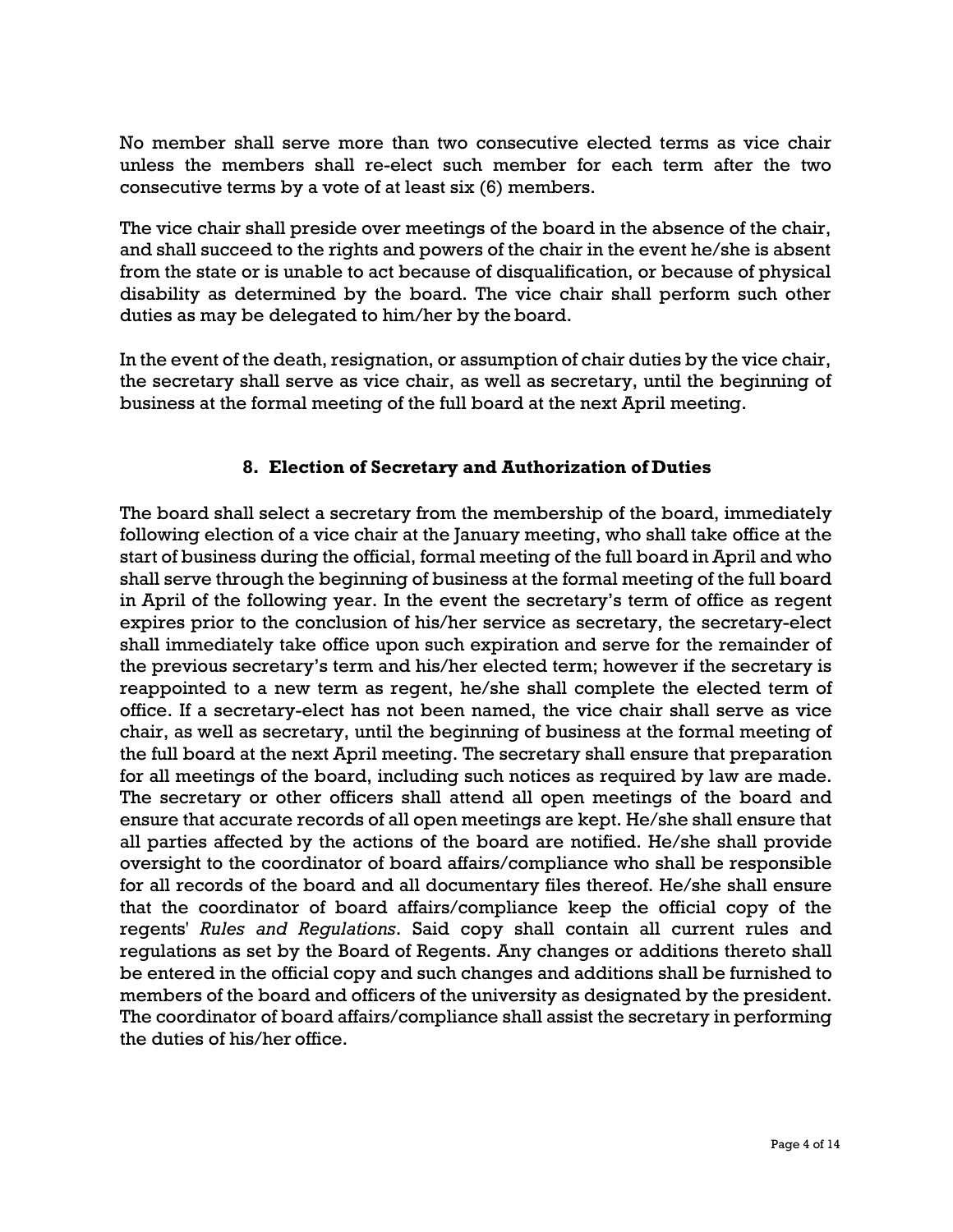### **9. Committees of the Board**

The chair of the board shall appoint at the annual meeting of the Board of Regents or soon thereafter all committee members and shall designate a chair of each committee except as otherwise provided herein. The chair of the board may further remove, replace, or appoint members in the event of a vacancy.

- 9.1 The Executive and Legislative Committee shall consist of the chair of the board, the vice chair of the board, and one other member appointed by the chair. The chair of the board shall serve as chair of this committee. This committee shall serve as an advisory committee and review and make recommendations to the full board on any matter related to legislative initiatives and the governance, control and direction of the policies of the university.
- 9.2 The Academic and Student Affairs Committee shall consist of three members. This committee shall consider:
	- (1) the curricula of the various colleges and departments of the University with any other matters dealing with academic programs and the progress thereof;
	- (2) the research programs within the university and their relationship to all graduate education;
	- (3) student affairs within the university;
	- (4) personnel matters within the university;
	- (5) Administrative matters not delegated to another committee.

The committee shall summarize facts and present alternatives as necessary.

- 9.3 The Building and Grounds Committee shall consist of three members. This committee shall consider:
	- (1) use and occupancy of university property;
	- (2) planning of, locating of, receiving bids for, awarding contracts for, construction of, and maintenance of buildings, utilities, and other physical facilities of the campus.

The committee shall summarize facts and present alternatives as necessary.

- 9.4 The Finance and Audit Committee shall consist of three members. This committee shall consider:
	- (1) the budgeting and appropriations request processes;
	- (2) all requests for appropriations and budgets covering expenditures of educational and general funds and auxiliary programs, including, but not limited to, student housing and the athletic department;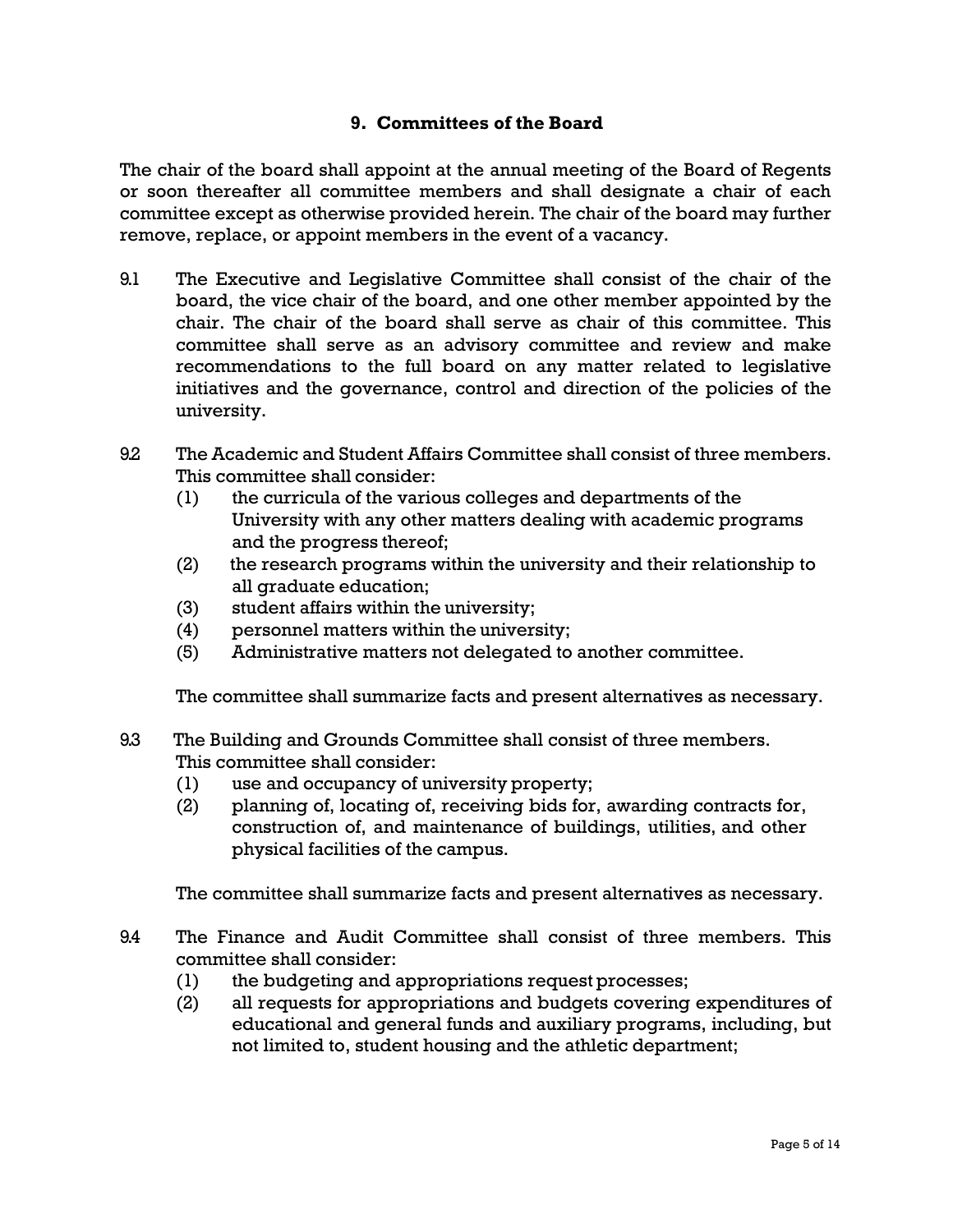- (3) handling of university funds, depositories, etc., whether from appropriated or contributed funds.
- (4) the auditing function of the university including, but not limited to, annual audit plan, internal and external audit reports, risk assessment, and audit/compliance issues.

The committee shall summarize facts and present alternatives as necessary.

- 9.5 The Nominating Committee shall consist of three members. This committee shall be appointed annually prior to the January meeting by the chair for the purpose of nominating board officers for election at the January meeting.
- 9.6 The chair of the board may at any time appoint special committees, name the members thereof and designate the chairs. At a meeting of the Board of Regents, not less than six members thereof may appoint special committees, name the members thereof and designate the chairmen. Any special committee so created by the chair or by the Board of Regents shall be temporary and shall be charged in writing as to its particular duties and functions and the period in which it is to serve. Action by the chair of the board and/or six such members will be required to extend this period.

## **10. Prohibiting Contracting with BoardMembers**

The Board of Regents shall approve no contract or agreement of any character in which a member of the board, directly or indirectly, has a pecuniary or substantial interest, without prior advice of the general counsel. Regents must self- disclose potential direct or indirect pecuniary or substantial interests in matters pending before the Board of Regents. Potential transactions with relatives of regents should also be disclosed to the general counsel for advice and counsel to avoid any appearances of a conflict of interest.

### **11. Election of University President**

Annually when the budget is passed, the Board of Regents shall conduct a performance review of the president and elect the president of the university by affirmative vote of a majority of its members. The president of the university shall hold office at the pleasure of the board. The president shall not have tenure as president, but may hold tenure as a member of the faculty of the university when such tenure has been approved by the board. The president's salary shall be designated in the appointing order. Any contract for employment shall comply with applicable law, including but not limited to Texas Education Code Section 51.948.

In the event the president is temporarily unable to serve in such capacity, the board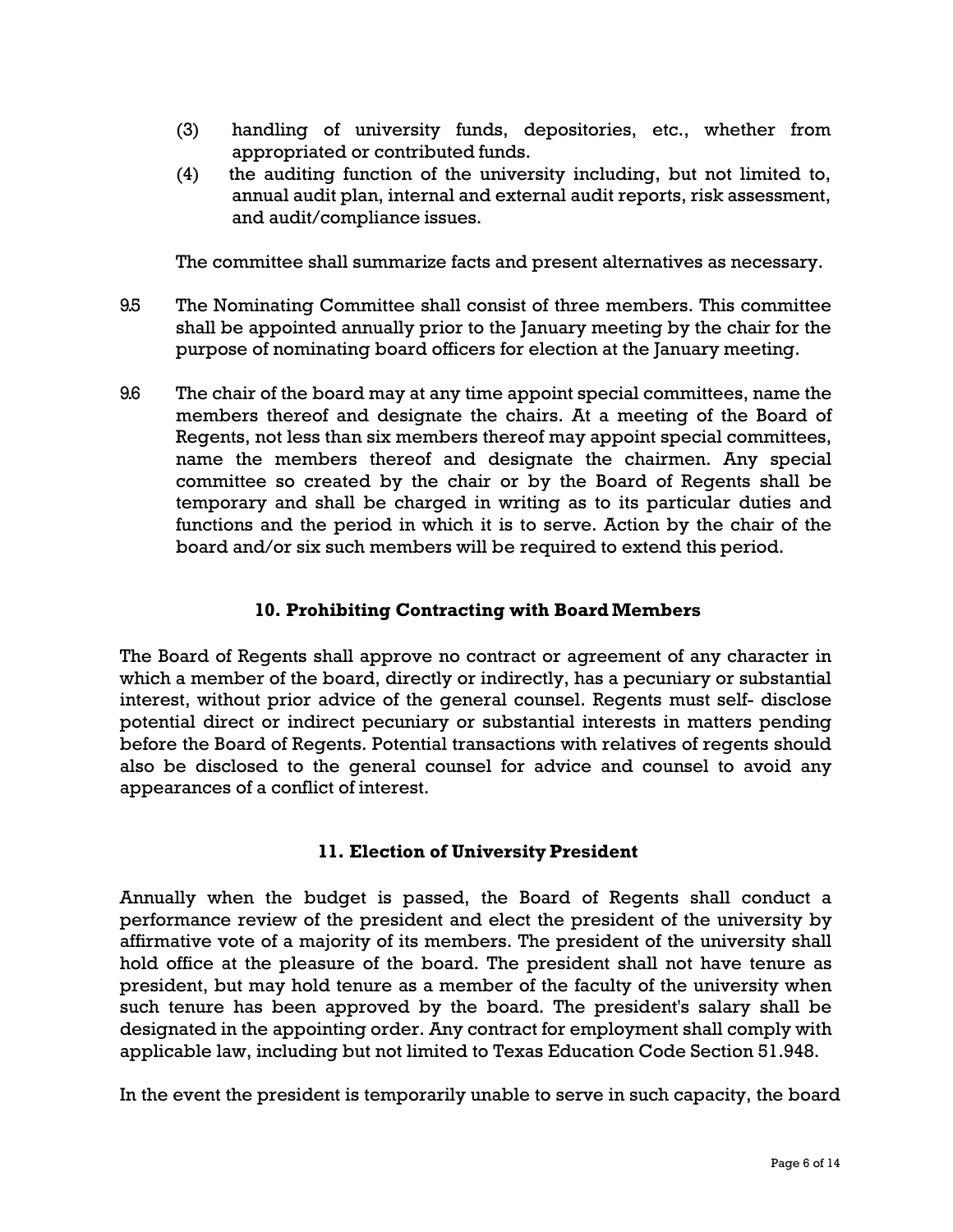will call an emergency or special meeting to appoint an acting president until such time as the president is able to return to his/her duties.

In case a change in the presidency is made, the board will accept for consideration suggested nominations from a screening committee representing the board, the faculty, the staff, the Alumni Association, the community, and the student body, which committee shall be selected by a majority vote of the Board of Regents. An interim president will be named by the board to serve until such time a president is named.

The board shall announce the name, background, and qualifications of the finalist or finalists for president at least twenty-one (21) days prior to the meeting at which board action is to be taken on the employment of the individual. (Tex. Educ. Code § 51.913).

## **12. Authority, Duties, and Responsibilities of the UniversityPresident**

The president shall be responsible for developing and maintaining excellence and efficiency within the university.

The president shall be answerable to the Board of Regents and shall have discretionary powers broad enough to effectively administer the university within the policies and guidelines as set forth by the Board of Regents. The president shall have such powers as may be from time to time delegated by the board.

The president shall be prepared to make recommendations to the board on university matters which require board approval.

The president shall be responsible for implementing all board action items affecting the university.

The president shall interpret the board's policies to the faculty and staff and interpret the university's programs and needs to the board. The president shall at all times also represent and interpret the university's programs, needs and interests to the public.

The president shall recommend appropriate operating budgets and supervise expenditures under approved budgets.

The president shall nominate to the board the appointment and reappointment of all members of the faculty, administrative officers and professional staff and recommend such individuals for promotion, retention, or dismissal. The board shall show just cause should they choose to not confirm a nomination.

The president shall develop and maintain efficient personnel programs for all employees, including faculty and administrative officers.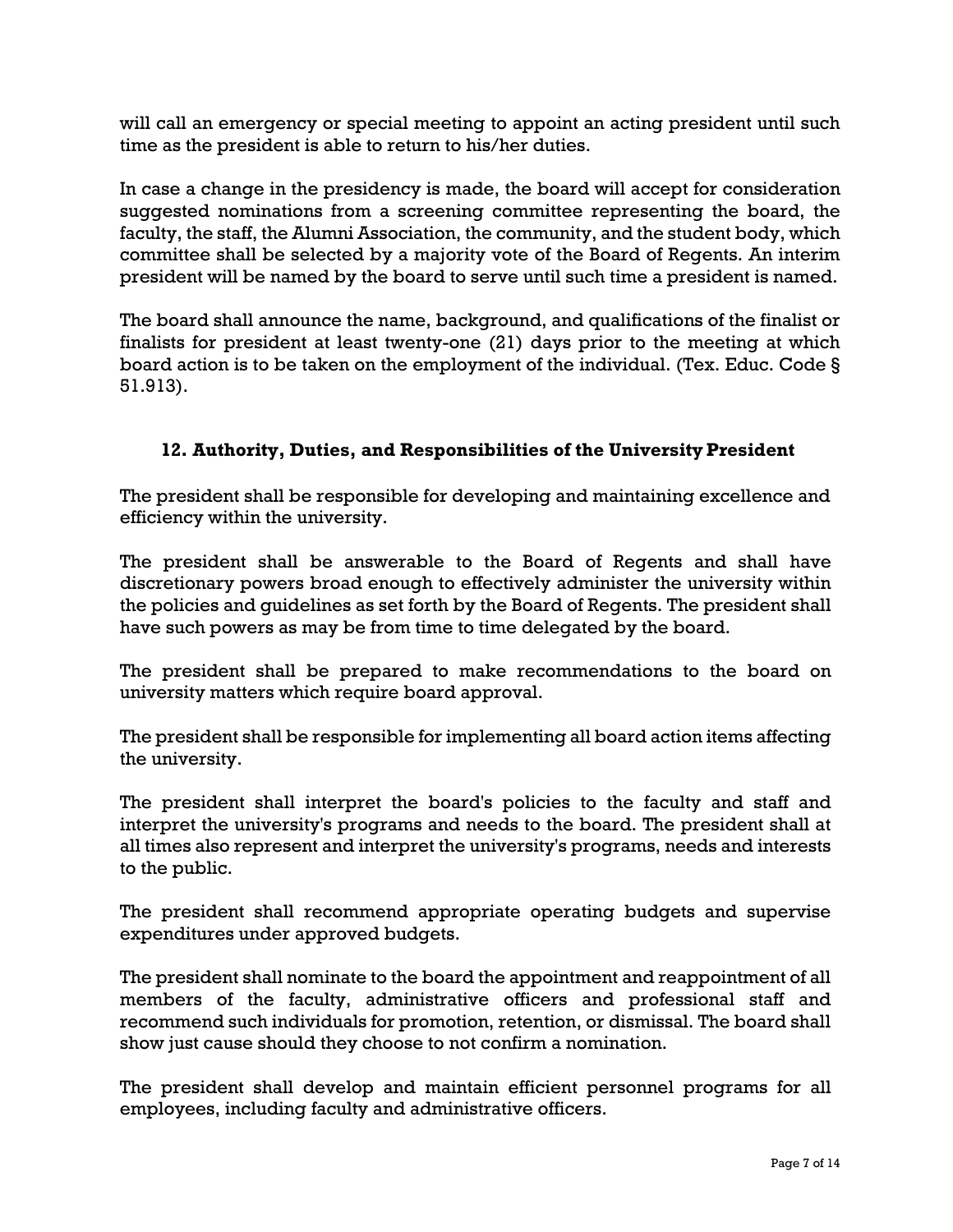The president shall ensure efficient management of business affairs and physical property and shall recommend additions and alterations to the physical plant.

The president shall assume active leadership in developing private fund support for the university.

Without prior notice or hearing, the president of the university may suspend without pay and immediately remove from the university or assign to other duties with pay any employee, and suspend and immediately remove from the university any student who: (1) poses a continuing danger to persons or property; (2) disrupts the orderly operation of the university; (3) endangers the education of students; or (4) has been convicted by a trial court of any felony or a crime of moral turpitude. The president shall, as soon as possible, notify the general counsel of such action. In such cases the president will set a hearing before the appropriate administrator or committee on the employee's or student's case as soon thereafter as is practicable unless otherwise waived by the employee or student.

The president shall have the ultimate responsibility for the proper administration of all university contracts, agreements, or purchases which are delegated to the president under the board's policy.

The president is authorized to accept grants and contracts and enter into agreements involving the furnishing of educational services with the various agencies of the federal and state governments, foundations, and private corporations and is authorized to advance funds as necessary to finance federal grants and contracts which are on a reimbursement basis provided the university will be reimbursed by the agencies for any cost resulting from such grants or contracts.

## **13. Election and Duties of General Counsel**

Annually when the budget is passed, the Board of Regents shall conduct a performance review and elect the general counsel by affirmative vote of a majority of its members. The general counsel shall hold office without fixed term and at the pleasure of the board. The general counsel's salary shall be designated in the appointing order.

The general counsel shall be responsible for all legal advice on all matters related to the university. He/she shall be responsible for all legal matters with local, state, and federal agencies and officials.

The general counsel shall work in cooperation with the attorney general of the state of Texas, legal counsel engaged in private practice and other legal counsel for agencies of the state of Texas concerning matters that may affect the university.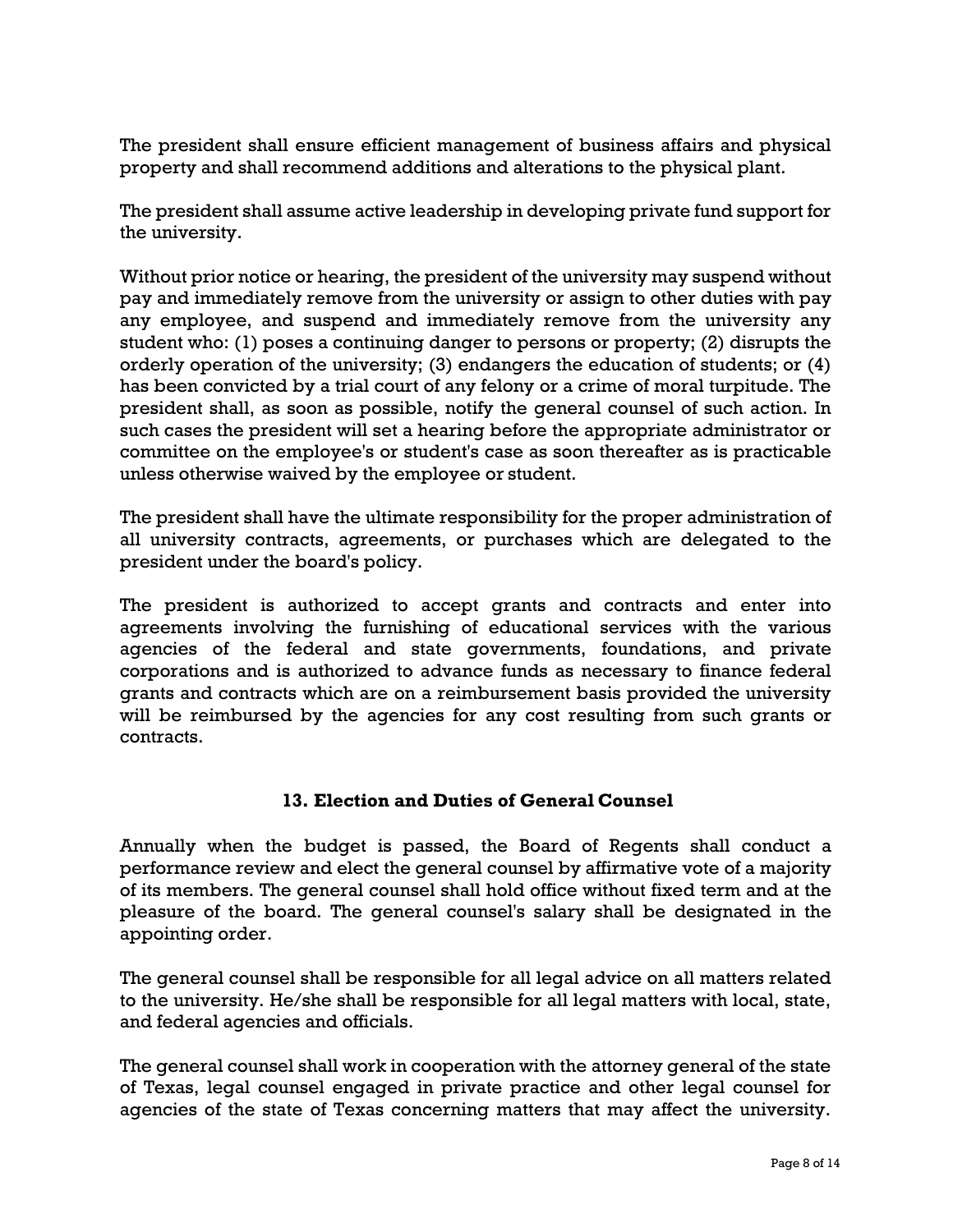He/she shall monitor all lawsuits brought against or for the university and assist the attorney general's office in the preparation, trial, and appeal of lawsuits involving the university.

The general counsel's office shall review all contractual obligations entered into by the university except those that the general counsel has exempted from legal review. He/she shall make legislative interpretations and be responsible for monitoring all legislative statutes affecting the university. He/she shall be responsible for the determination of student residency classification on appeal. He/she shall perform such other duties which are generally incumbent upon a general counsel of like boards or which shall be delegated to him/her by the board or the president of the university.

# **14. Election and Duties of the Chief Audit Executive**

Annually when the budget is passed, the Board of Regents shall conduct a performance review and elect the chief audit executive by affirmative vote of a majority of its members. The chief audit executive shall hold office without fixed term and at the pleasure of the board. The chief audit executive's salary shall be designated in the appointing order.

The chief audit executive shall assist the board in carrying out its oversight responsibilities as they relate to the university's a) financial and other reporting practices, b) internal control, and c) compliance with laws, regulations, and ethics.

The chief audit executive shall report on a day-to-day and administrative basis to the president of the university. The chief audit executive shall periodically communicate directly with the Finance and Audit Committee chair. It is important that the university auditor be independent of the chief financial and/or accounting officers to ensure independent review of the internal control structure and the financial reporting process.

The chief audit executive shall work in cooperation with the state auditor's office, independent auditors engaged in private practice, and other auditors for entities of the state of Texas concerning matters that may affect the university.

The chief audit executive shall annually submit information on the annual audit plan, work schedule, and staffing plan to the president for his review and to the Board of Regents for their approval. The chief audit executive shall submit an annual report as required by Texas Government Code Chapter 2102. The annual report shall be submitted to the president and the board for review prior to public dissemination.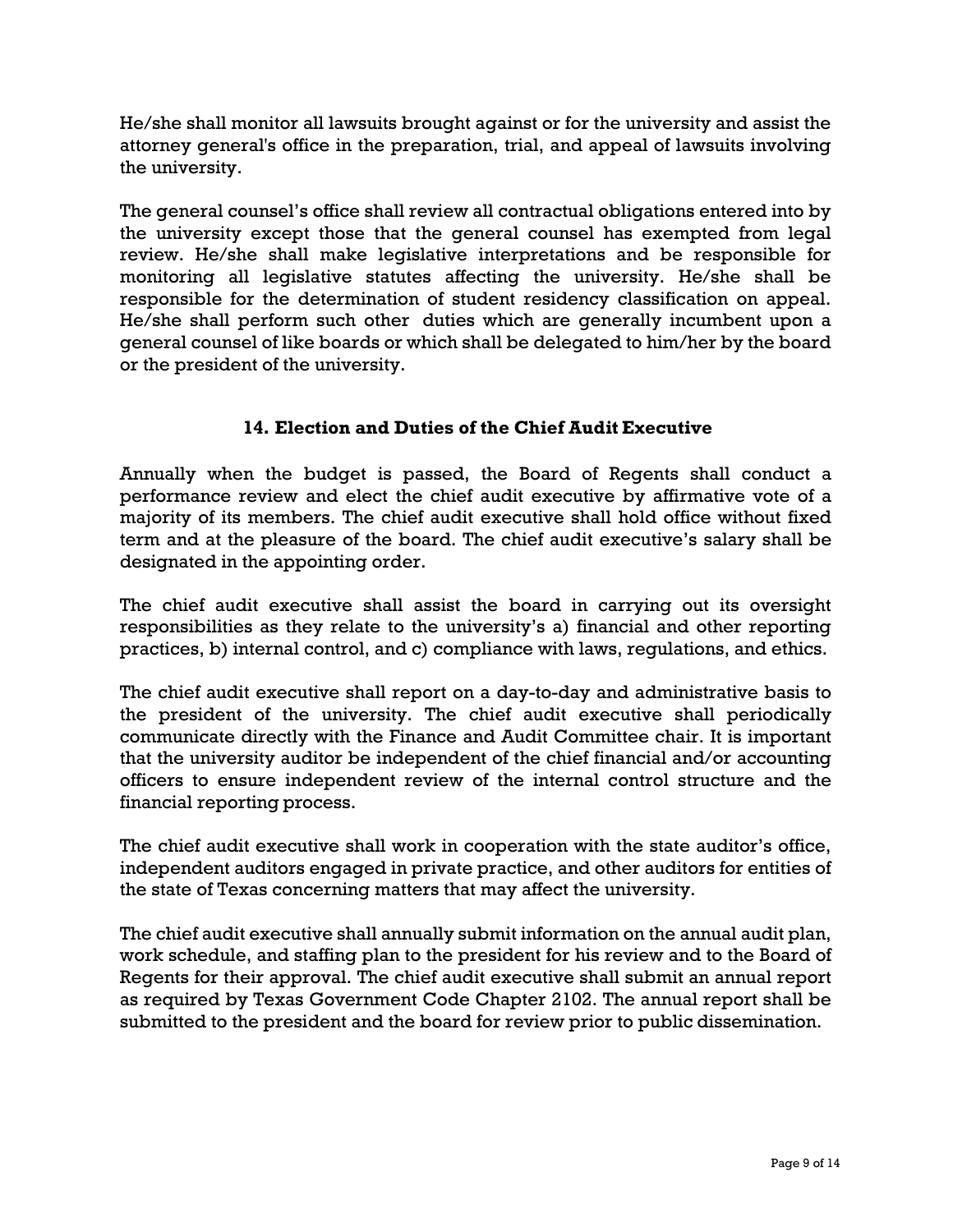### **15. Election and Duties of the Coordinator of BoardAffairs/Compliance**

Annually when the budget is passed, the Board of Regents shall conduct a performance review and elect the coordinator of board affairs/compliance by affirmative vote of a majority of its members. The coordinator of board affairs/compliance shall hold office without fixed term and at the pleasure of the board. The salary for this position shall be designated in the appointing order.

The coordinator of board affairs/compliance shall manage the Office of the Board of Regents to assist in the administration of the responsibilities of the board and facilitate the role of each regent in the discharge of his or her responsibilities.

The coordinator of board affairs/compliance shall use discretion and independent judgment in establishing reporting mechanisms for the board, shall work directly with the regents, president, and general counsel on a routine basis, shall track information needs of the board and shall work as the campus liaison for the board's honored guests, including legislators, commencements speakers, and other dignitaries.

Other responsibilities for the coordinator of board affairs/compliance shall include taking, preparing and distributing meeting minutes; preparing and distributing meeting agendas; coordinating the review and publication of board policies, filing open meeting notices; notifying board members of all meeting dates; administering all communications and correspondence for the board; planning meetings, workshops, events and retreats for the board; making travel arrangements for board members; maintaining a calendar for the board; keeping board members apprised of upcoming events; ensuring appropriate board representation at functions; maintaining current board address list; and developing and maintaining the Board of Regents' Web page.

The coordinator of board affairs/compliance will coordinate the university compliance program, including developing, maintaining, initiating, and revising compliance policies, procedures, and practices for the general operation of the university and its related activities to mitigate illegal, unethical or improper conduct; identify potential areas of compliance vulnerability and risk; develop and implement corrective action plans for the resolution of problematic issues; and develop, maintain, and implement compliance-related manuals and tools to assist the university community in fulfilling their compliance-related obligations. Additionally, the coordinator of board affairs/compliance will administer the office function for the general counsel and serve as the university policy coordinator.

### **16. Employees Reporting to the Board of Regents**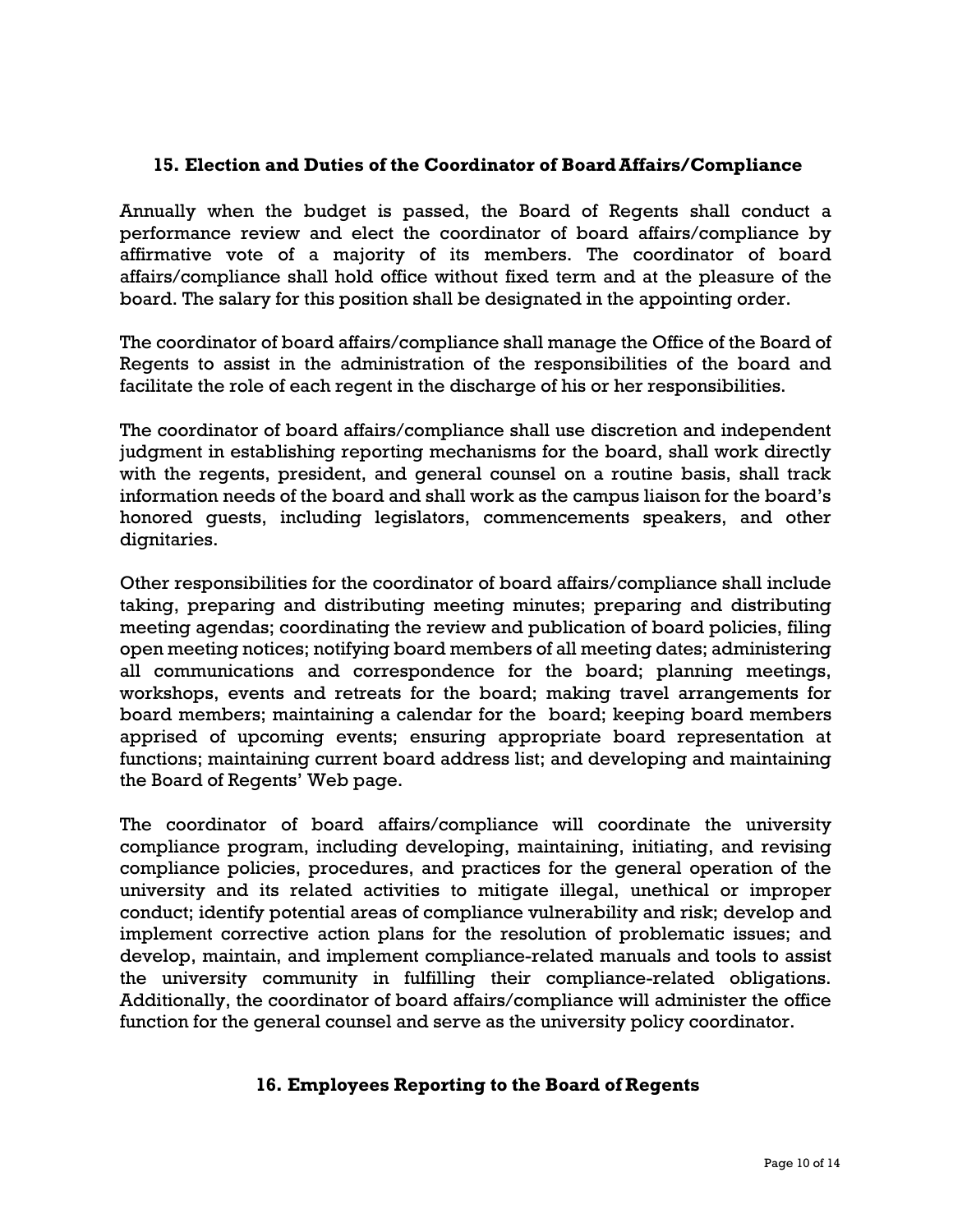From time to time, the Board of Regents may employ other individuals who report directly to the Board of Regents. Such employees shall hold office without fixed term and at the pleasure of the board. The salary of such employees shall be designated in the appointing order. Performance reviews may be conducted by the board within its discretion.

### **17. Report or Agenda for Meetings**

At all regular or special meetings of the board, the president of the university shall submit a president's report in writing. Such reports shall follow a uniform format approved by the board, with the proposed form of recommended board orders set out in the first section of the report, followed by sections on faculty and staff, budgetary items, contracts, curriculum, miscellaneous items and explanation. The latter section of the report shall set forth in reasonable detail an explanation of each proposed board order or recommendation. All board orders proposed in a president's report shall be drafted with clarity and brevity to reflect, without the need to refer to extraneous sources, the precise action ordered by the board in each instance. The drafting of multifarious orders for board consideration shall be avoided.

A copy of the president's report shall be submitted to all members of the board and the Coordinator for Board Affairs/Compliance at least ten days in advance of a meeting of the board.

### **18. Order of Business**

All regular and special meetings of the Board of Regents shall be as follows unless the chair otherwise directs:

- A. Approval of the minutes of the preceding meeting
- B. Reports of standing committees
- C. Reports of special committees
- D. Other business
- E. Adjournment

### **19. Appearances Before theBoard**

19.1 Special appearances as requested by the board or president: The chair of the Board of Regents or the president (as approved by the board chair) may invite individuals to appear before the board or one of its committees (as approved by the committee chair) for specific purposes. The chair of the Faculty Senate and the president of the Student Government Association shall have the opportunity to provide a report at each quarterly board meeting.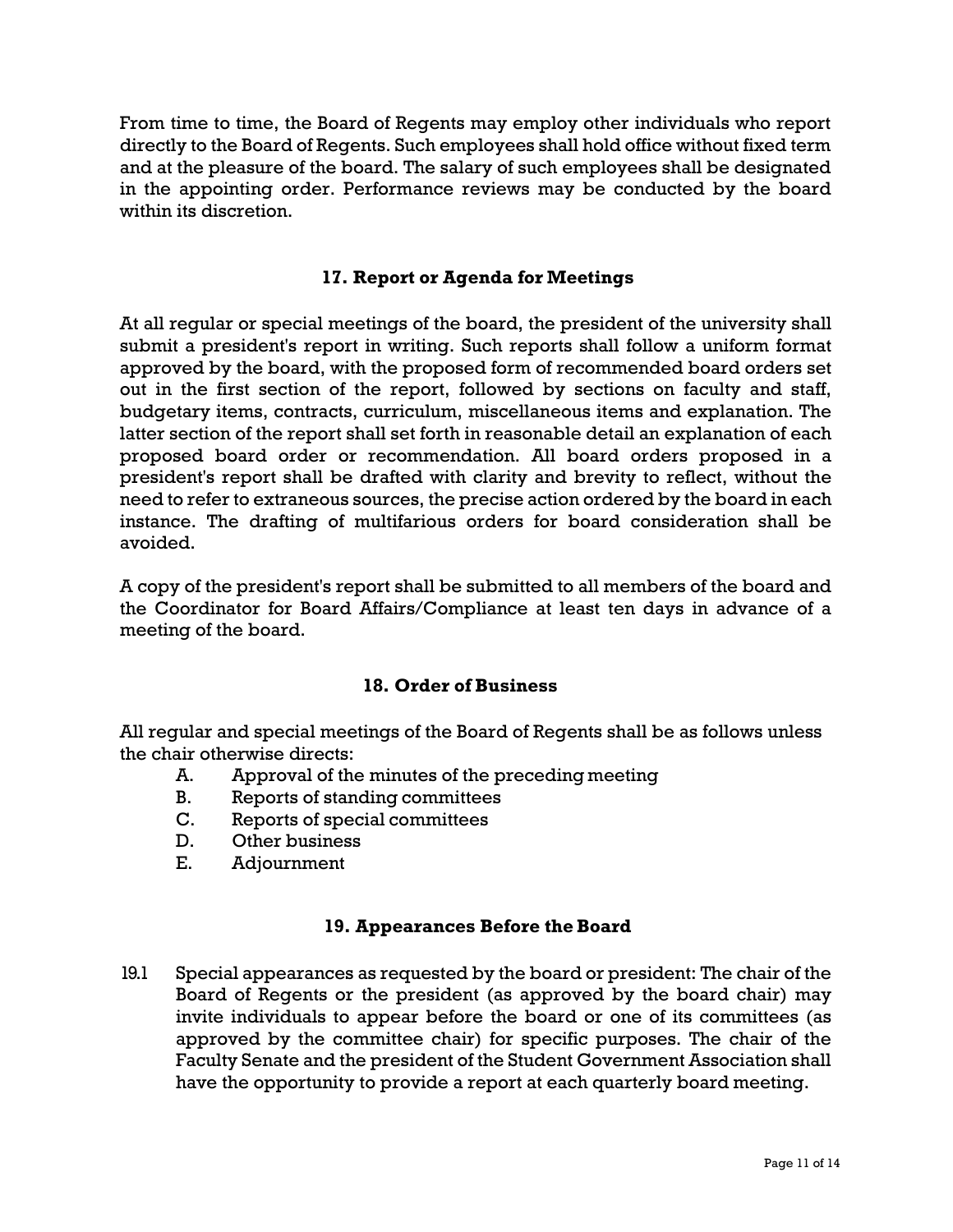- 19.2 Requests to address the board: Requests to appear before the board to make comments on a specific agenda item must be received by the coordinator of board affairs/compliance in writing no later than twenty-four (24) hours before the board meeting at which the individual wishes to speak. The request should set out clearly the nature of the subject matter to be presented relating to a specific board agenda item. In making a request to appear before the board, individuals must give their names and any relevant title or affiliation. Comments on topics not posted on the agenda are not allowed but may be submitted to the coordinator of board affairs/compliance in writing, at any time, for distribution to the regents.
- 19.3 Time allocation: The board will allow up to fifteen (15) minutes for public comment per agenda item. The total time allocated for a specific agenda item may be extended by action of a majority of the board present at the meeting. In any instance, an individual speaker will be permitted no more than three (3) minutes for a presentation. Copies of speakers' comments, and/or other written materials for distribution to the Board of Regents shall be presented to the Coordinator for Board Affairs/Compliance. Public comments will take place during the scheduled public comment period at the beginning of each regular quarterly meeting.
- 19.4 Other meetings: While a specific period for public testimony will be limited to the regular quarterly meetings, written comments are welcome for any scheduled meeting of the Board of Regents. One copy of comments may be forwarded to the Office of the Board of Regents for distribution to the regents.
- 19.5 Scheduling of speakers: When the number of requests to address the board at a given session and for a specific agenda item exceeds the time available, requests will be approved based on the order the written request was received by the coordinator of board affairs/compliance. If, by virtue of time or other constraint a speaker is not able to present his/her comments orally, said comments will be accepted in writing and distributed to the Board of Regents at the meeting.
- 19.6 Special Requests: Special requests to appear before the board for comments at times other than the regular quarterly meetings can be submitted to the coordinator of board affairs/compliance for consideration by the chair of the Board of Regents.

## **20. Annual Budget for University Operations**

The president shall prepare and submit annually to the board at its April or July meeting, as specified each year by the board, a proposed budget for the operation of the institution for the next fiscal period. Copies of all proposed operating budgets shall be submitted in writing to all members of the board at least one week in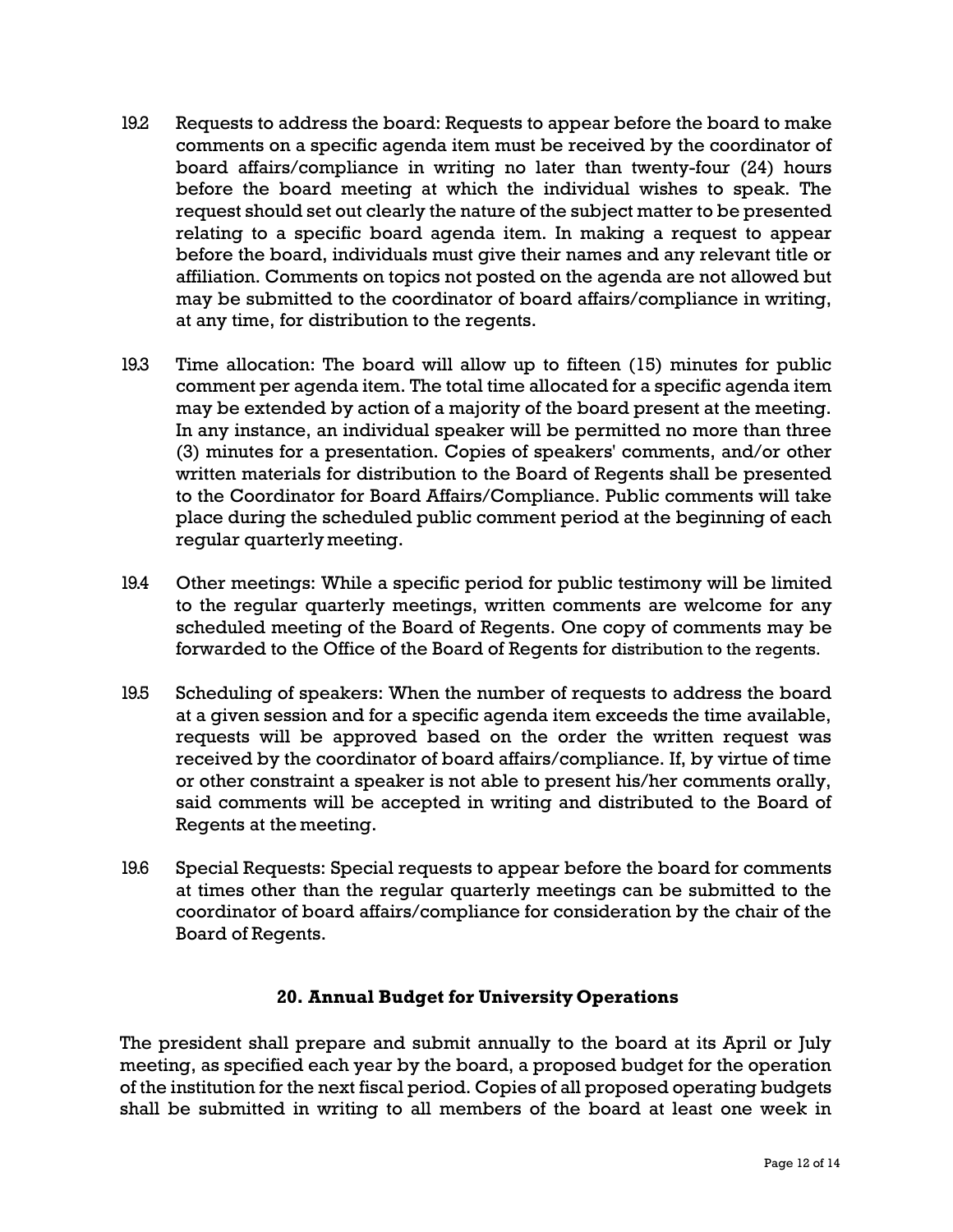advance of such meeting of the board.

## **21. Monthly Financial Report of University Operations**

The president of the university shall submit a monthly operating statement to the members of the board showing balance sheet by fund groups, statement of income, statement of expenditures, unexpended balances, encumbrances, and unencumbered balances.

All institutional books, records, ledgers and accounts shall be kept and maintained in conformity with recommendations of the state auditor and the state comptroller of public accounts, subject to approval by the board.

Blanket fidelity bonds, approved by the board, shall be required to cover all employees of institutions under the jurisdiction of the board.

## **22. Student Admission, Degree Requirements, Tuition andFees**

Student admission standards, entrance requirements, and degree qualifications shall be determined and prescribed by the institution, subject to the approval of the board. No otherwise qualified applicant for student enrollment shall be denied admission solely on the basis of religious or racial tests. Enrollment preference shall be given to residents of the state ofTexas. Tuition, student fees, and room and board rates shall be established by the institution, subject to legislative direction and approval by the board.

Each member of the board shall receive copies of major publications of the university.

## **23. Employment of Bond Legal Counsel**

The board shall employ bond counsel as appropriate to advise and represent it in any matters.

### **24. Reimbursement ofExpenses**

Reimbursement of expenses is allowed for members of the board for: attending regular and special meetings of the board; visiting the university at the request of the board or the chair of the board; attending formal committee meetings, and such other special and limited purposes as the board may expressly authorize in accordance with state regulations. Verified expense accounts shall be submitted to the Office of the Board of Regents for payment and the same shall be subject to